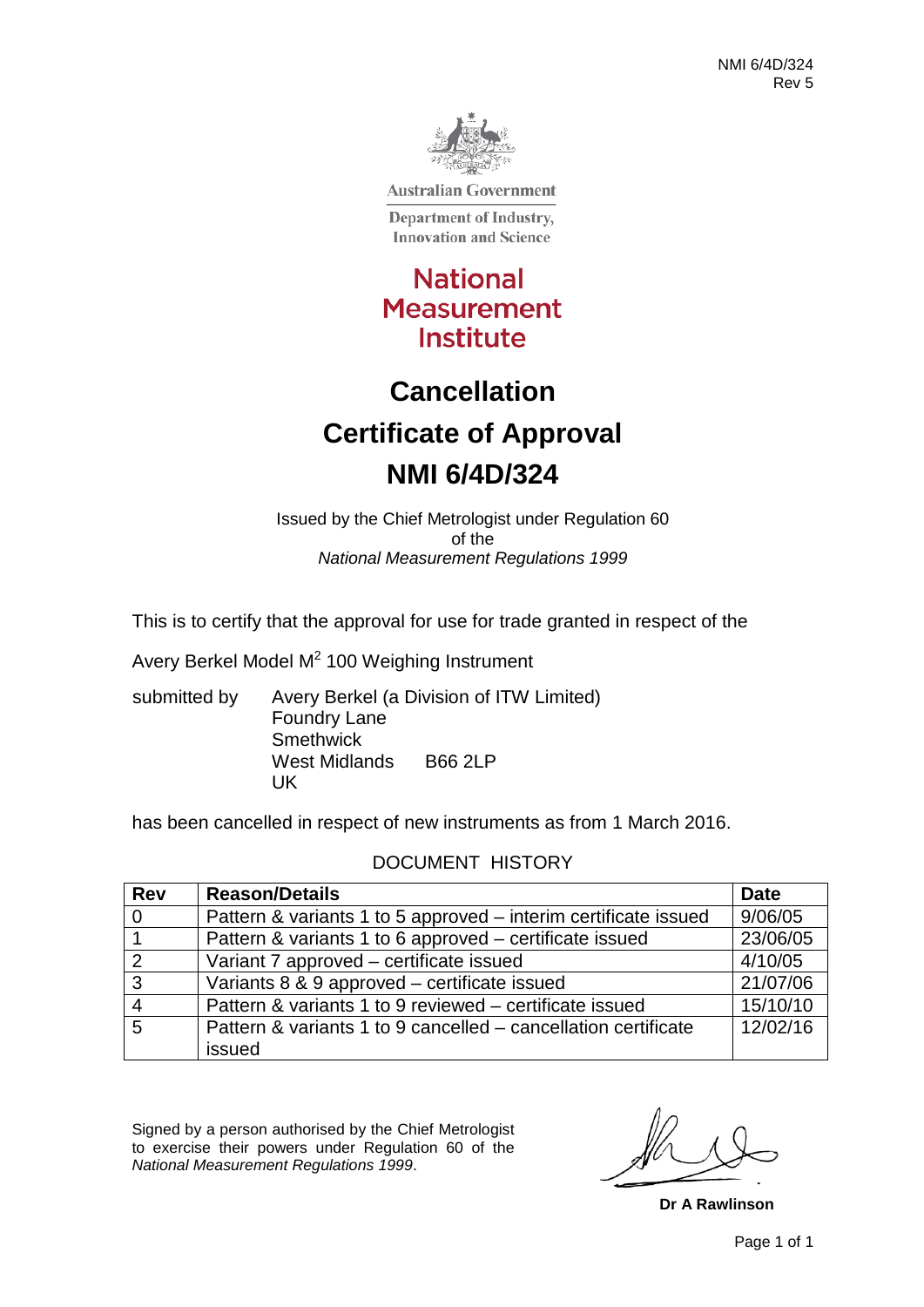

**Australian Government** 

**National Measurement Institute** 

Bradfield Road, West Lindfield NSW 2070

# **Notification of Change Certificate of Approval No 6/4D/324 Change No 1**

Issued by the Chief Metrologist under Regulation 60 of the *National Measurement Regulations 1999* 

The following changes are made to the approval documentation for the

Avery Berkel Model  $M^2$  100 Weighing Instrument

| submitted by | Avery Berkel (a Division of ITW Limited) |               |                 |
|--------------|------------------------------------------|---------------|-----------------|
|              | (formerly Avery Weigh-Tronix Ltd)        |               |                 |
|              | <b>Foundry Lane</b>                      |               |                 |
|              | Smethwick                                |               |                 |
|              | West Midlands                            | <b>B662LP</b> | UNITED KINGDOM. |

- A. In Certificate of Approval No 6/4D/324 dated 21 July 2006:
- 1. All references to the name of the submittor should be amended to read: "Avery Berkel (a Division of ITW Limited)"
- 2. The Condition of Approval referring to the review of the approval should be amended to read:

 "This approval becomes subject to review on 1 July **2015**, and then every 5 years thereafter."

- 3. The FILING ADVICE should be amended by adding the following: "Notification of Change No 1 dated 15 October 2010"
- B. In Technical Schedule dated 23 June 2005, and in Technical Schedule No 6/4D/324 Variation No 1 dated 4 October 2005, and in Technical Schedule No 6/4D/324 Variation No 2 dated 21 July 2006, all references to the name of the submittor should be amended to read:

"Avery Berkel (a Division of ITW Limited)"

Signed by a person authorised by the Chief Metrologist to exercise his powers under Regulation 60 of the *National Measurement Regulations 1999*.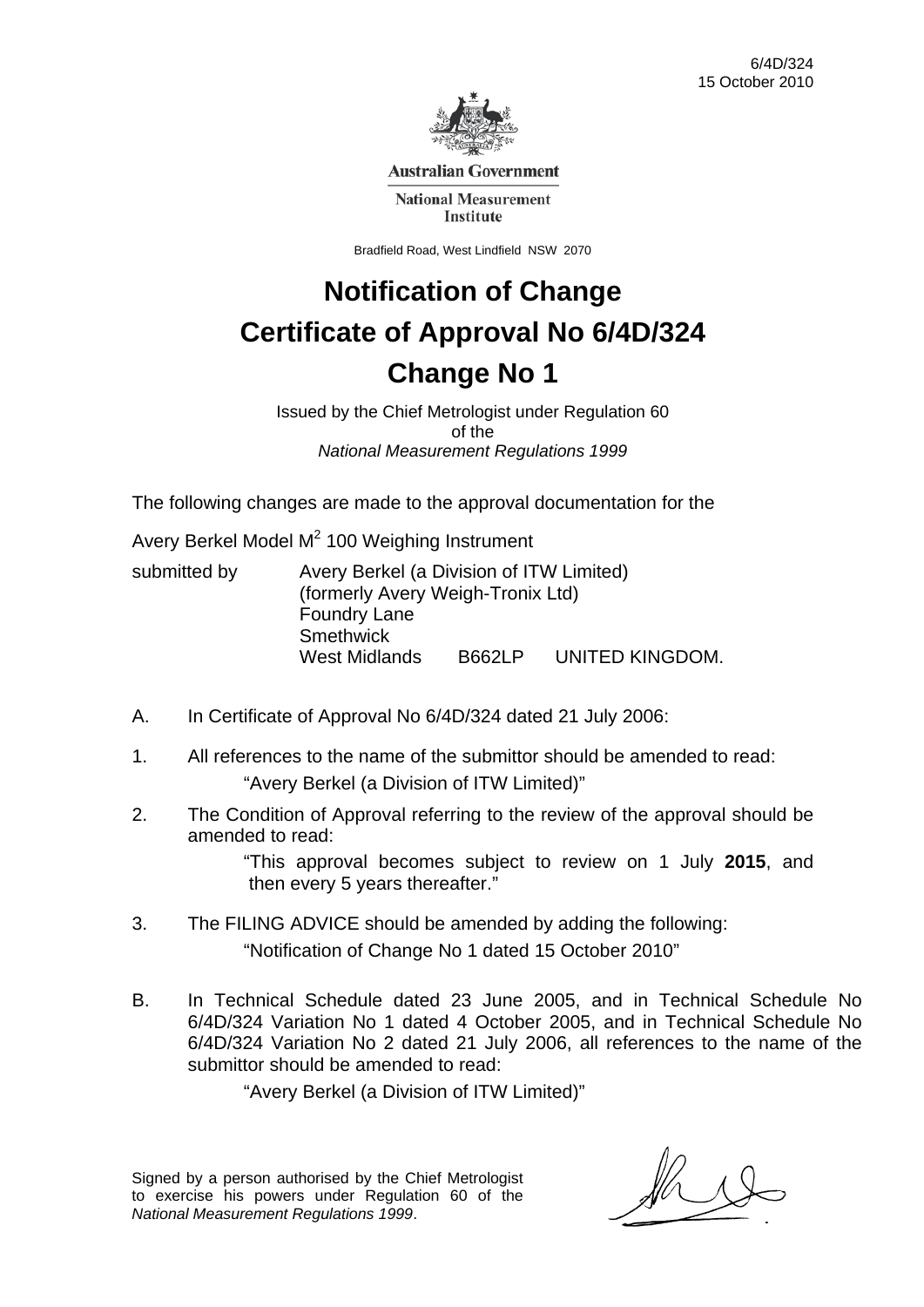

**Australian Government** 

**National Measurement Institute** 

Bradfield Road, West Lindfield NSW 2070

## **Certificate of Approval**

## **No 6/4D/324**

Issued by the Chief Metrologist under Regulation 60 of the *National Measurement Regulations 1999* 

This is to certify that an approval for use for trade has been granted in respect of the

Avery Berkel Model M<sup>2</sup> 100 Weighing Instrument

 $\textcircled{\Xi}$ 

submitted by Avery Weigh-Tronix Ltd Foundry Lane **Smethwick** West Midlands B66 2LP UK.

**NOTE:** This Certificate relates to the suitability of the pattern of the instrument for use for trade only in respect of its metrological characteristics. This Certificate does not constitute or imply any guarantee of compliance by the manufacturer or any other person with any requirements regarding safety.

This approval has been granted with reference to document NMI R 76, *Nonautomatic weighing instruments, Parts 1 and 2*, dated July 2004.

CONDITIONS OF APPROVAL

This approval becomes subject to review on 1 July 2010, and then every 5 years thereafter.

Instruments purporting to comply with this approval shall be marked NMI 6/4D/324 and only by persons authorised by the submittor.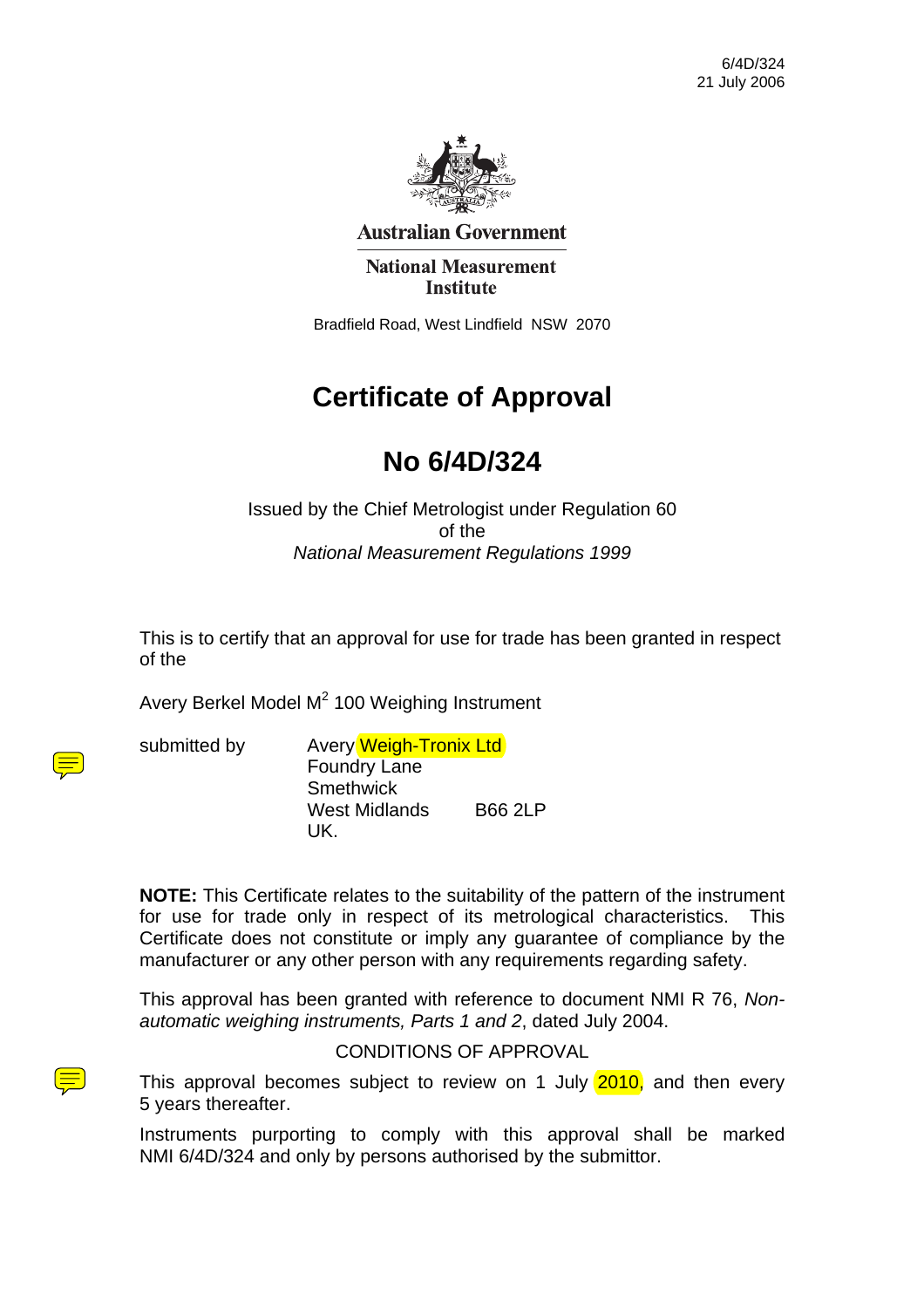#### Certificate of Approval No 6/4D/324 **Page 2** Page 2

It is the submittor's responsibility to ensure that all instruments marked with this approval number are constructed as described in the documentation lodged with the National Measurement Institute (NMI) and with the relevant Certificate of Approval and Technical Schedule. Failure to comply with this Condition may attract penalties under Section 19B of the National Measurement Act and may result in cancellation or withdrawal of the approval, in accordance with document NMI P 106.

The National Measurement Institute reserves the right to examine any instrument or component of an instrument purporting to comply with this approval.

Auxiliary devices used with this instrument shall comply with the requirements of General Supplementary Certificate No S1/0/A.

#### **Special Condition of Approval:**

Certain aspects of this instrument (in particular label and ticket formats) are able to be configured by the user. Whilst NMI believes that acceptable label and ticket formats can be achieved for typical basic sales modes, it is also possible for the instrument to be configured to produce unacceptable formats, and use of some formats may be inappropriate for different sales modes. It is the responsibility of the user to ensure that acceptable and appropriate formats are used in any particular situation.

#### DESCRIPTIVE ADVICE

#### **Pattern:** approved 9 June 2005

• An Avery Berkel model  $M^2$  100 single interval self-indicating pricecomputing weighing instrument with a maximum capacity of 6 kg.

**Variants:** approved 9 June 2005

- 1. Models  $M^2$  200 and  $M^2$  202 with column-mounted display(s).
- 2. Model  $M^2$  300 with column-mounted self service keyboard.
- 3. Models  $M^2$  400,  $M^2$  410 and  $M^2$  420 with two piece construction.
- 4. With certain other maximum capacities.
- 5. As multi-interval instruments of certain capacities.
- 6. With a touch screen vendors display/keyboard.

Technical Schedule No 6/4D/324 describes the pattern and variants 1 to 6.

**Variant:** approved 30 September 2005

7. With a maximum capacity of 30 kg.

Technical Schedule No 6/4D/324 Variation No 1 describes variant 7.

**Variants:** approved 20 July 2006

- 8. Model  $M^2$  601.
- 9. Models  $M^2$  603.

Technical Schedule No 6/4D/324 Variation No 2 describes variants 8.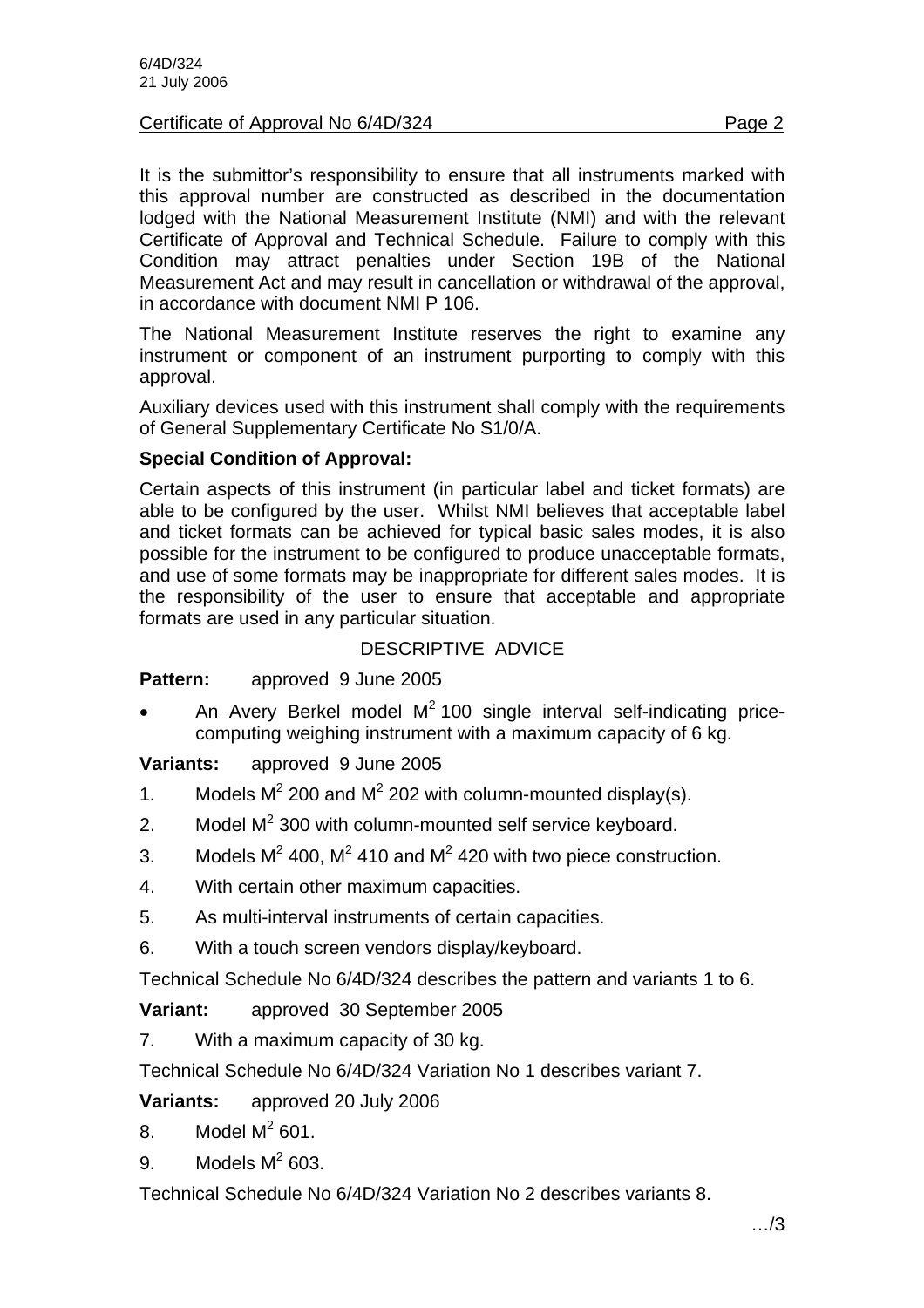#### Certificate of Approval No 6/4D/324 Page 3

#### FILING ADVICE

Certificate of Approval No 6/4D/324 dated 4 October 2005 is superseded by this Certificate, and may be destroyed. The documentation for this approval now comprises:

Certificate of Approval No 6/4D/324 dated 21 July 2006 Technical Schedule No 6/4D/324 dated 23 June 2005 (incl. Test Procedure) Technical Schedule No 6/4D/324 Variation No 1 dated 4 October 2005 Technical Schedule No 6/4D/324 Variation No 2 dated 21 July 2006 Figures 1 to 6 dated 23 June 2005 Figures 7 to 9 dated 21 July 2006

Signed by a person authorised by the Chief Metrologist to exercise his powers under Regulation 60 of the *National Measurement Regulations 1999*.

 $\frac{1}{2}$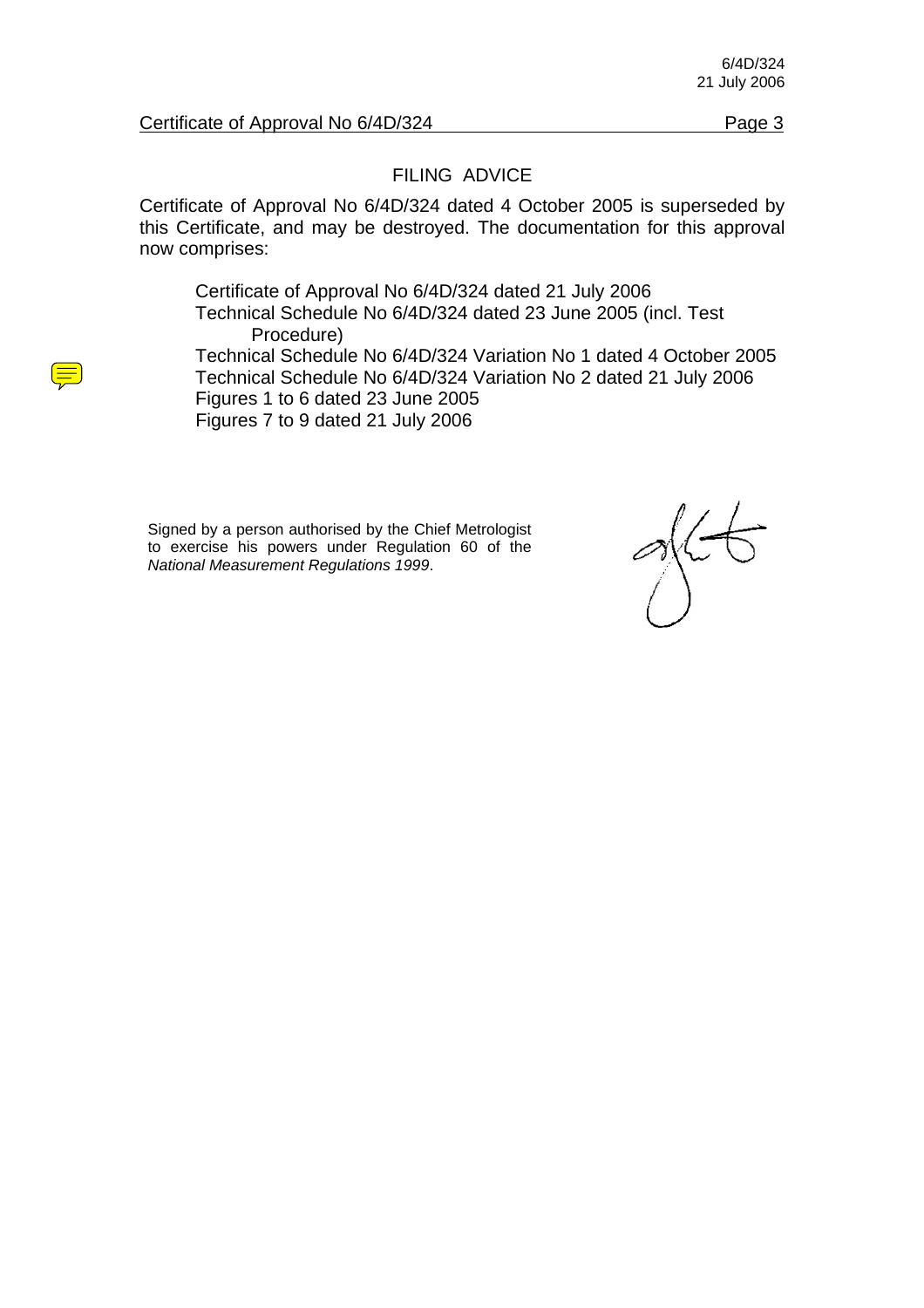#### TECHNICAL SCHEDULE No 6/4D/324

Pattern: Avery Berkel Model M<sup>2</sup> 100 Weighing Instrument

**Submittor:** Avery Weigh-Tronix Ltd

Foundry Lane **Smethwick** West Midlands B66 2LP UK

#### **1. Description of Pattern**

An Avery Berkel model M<sup>2</sup> 100 single interval self-indicating price-computing weighing instrument (Figure 1) of maximum capacity of 6 kg with a verification scale interval of 0.001 kg.

Instruments are fitted with an operator display on one side of the instrument, a customer display on the other, and an integral printer (#). The displays are dot matrix liquid crystal display (LCD) panels. Instruments can print tickets or (in pre-pack mode) labels to be attached to pre-packaged articles.

Instruments have unit price to \$9999.99/kg, price to \$9999.99, a product look up (PLU) facility, and may be fitted with output sockets (output interfacing capability) for the connection of peripheral and/or auxiliary devices.

The instrument operates from mains AC power.

(#) Refer to the Special Condition of Approval.

#### **1.1 Zero**

Zero is automatically corrected to within + 0.25e whenever power is applied and whenever the instrument comes to rest within 0.5e of zero.

The initial zero-setting device has a nominal range of not more than 20% of the maximum capacity of the instrument.

The instrument has a semi-automatic zero setting device with a nominal range of not more than 4% of the maximum capacity of the instrument.

The instrument has an automatic zero setting device (which operates only when the instrument has been stable below zero for at least 5 seconds) with a nominal range of not more than 4% of the maximum capacity of the instrument.

#### **1.2 Tare**

A semi-automatic and/or non-automatic keyboard-entered pre-set subtractive tare device, each up to the maximum capacity of the instrument, may be fitted.

Pre-set tare values may be associated with product look up (PLU) items.

A display of tare values is provided.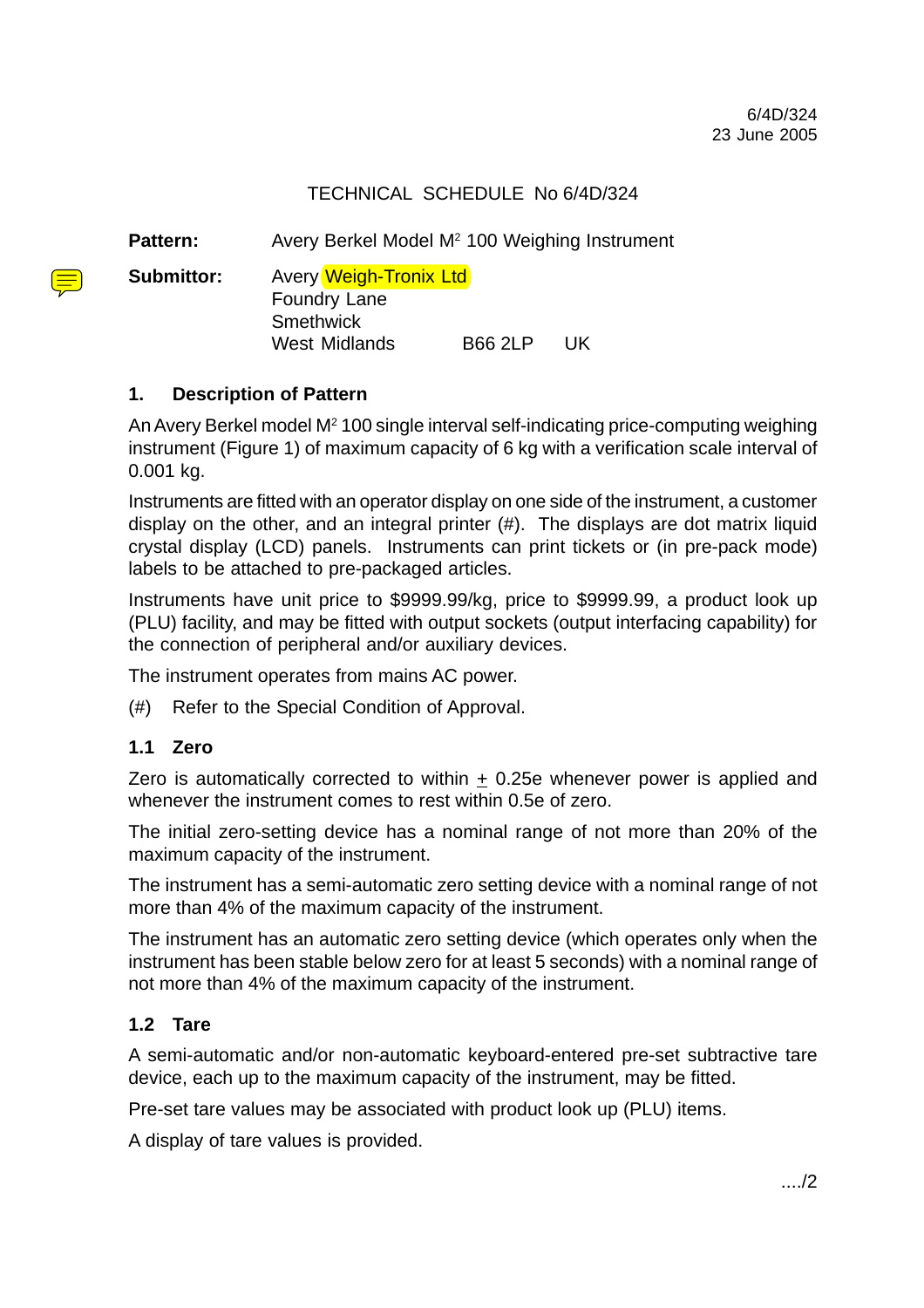#### Technical Schedule No 6/4D/324 Page 2

#### **1.3 Levelling**

The instrument is provided with adjustable feet and adjacent to the level indicator is a notice advising that the instrument must be level when in use.

#### **1.4 Display Check**

A display check is initiated whenever power is applied.

#### **1.5 Networking**

A number of instruments may be connected in a network to share common PLU data, and to accumulate and retrieve management information.

In addition, the network may be interfaced with a computer for the collection of management data, or the downloading of PLU data.

Note: The weighing and price computing functions of each weighing instrument in the network are independent, and the removal, repair or replacement of a particular weighing instrument does not necessitate re-verification of any other weighing instrument in the network.

#### **1.6 Verification/Certification Provision**

Provision is made for the application of a verification/certification mark.

#### **1.7 Sealing Provision**

Provision is made for the calibration adjustments to be sealed by means of a destructible label placed over the calibration adjustment access hole located on the underside of the instrument, and also over a screw beneath the instrument platter, as shown in Figure 2.

#### **1.8 Descriptive Markings**

Instruments carry the following markings:

| Manufacturer's mark, or name written in full | <b>Avery Berkel</b> |    |
|----------------------------------------------|---------------------|----|
| Name or mark of manufacturer's agent         |                     |    |
| Indication of accuracy class                 |                     |    |
| Pattern approval mark for the instrument     | NMI 6/4D/324        |    |
| Maximum capacity                             | $Max$ g or kg       | #1 |
| Minimum capacity                             | $Min$ g or kg       | #1 |
| Verification scale interval                  | $e =$ g or kg       | #1 |
| Maximum subtractive tare                     | $T = -$ g or kg     | #2 |
| Serial number of the instrument              |                     |    |

- #1 These markings are also shown near the display of the result if they are not already located there.
- #2 This marking is required if *T* is not equal to *Max*.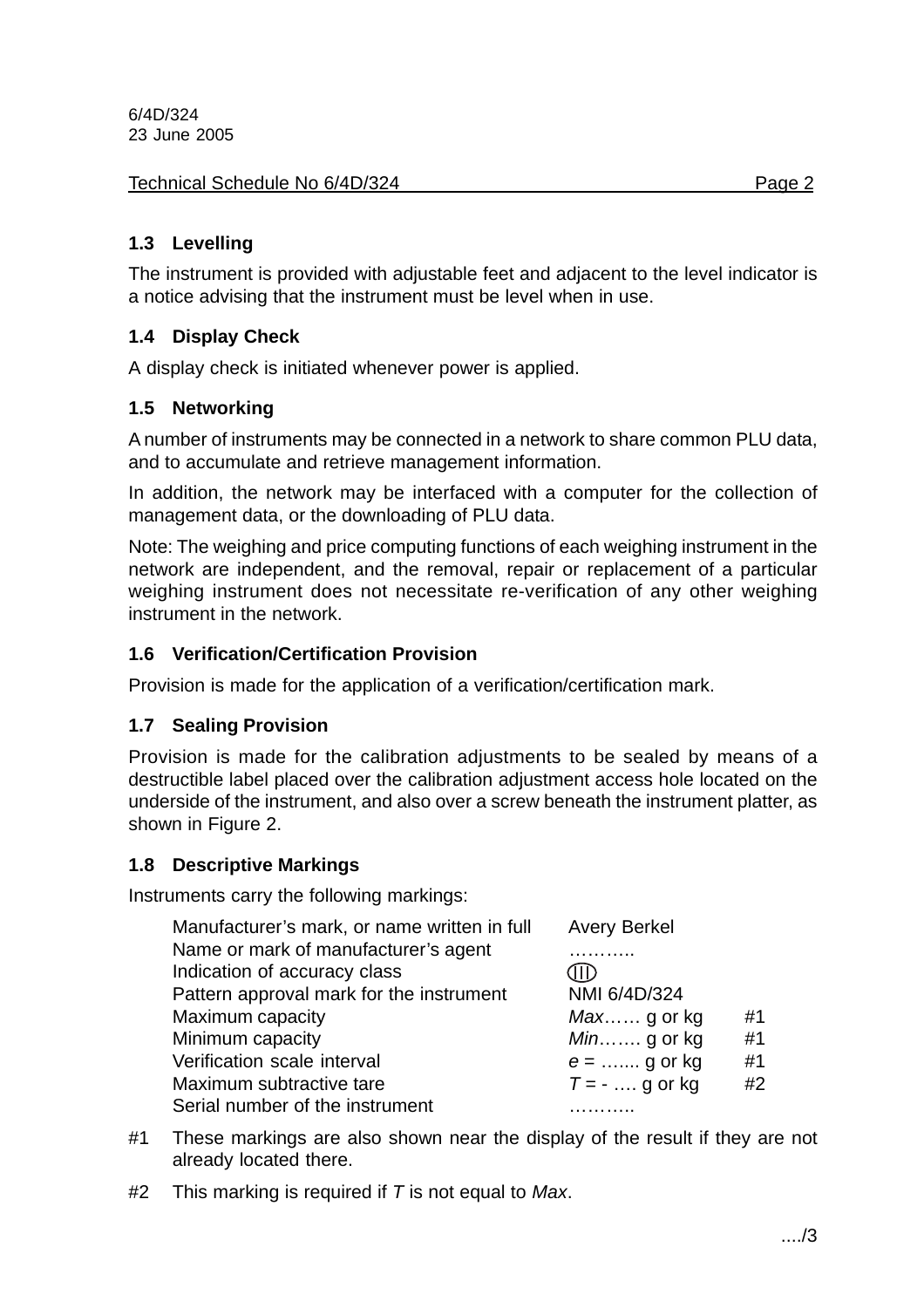#### **2. Description of Variants**

#### **2.1 Variant 1**

The models  $M^2$  200 and  $M^2$  202 which are similar to the  $M^2$  100 but have either the customer display ( $M^2$  200) or both displays ( $M^2$  202) mounted on a column (Figure 3).

#### **2.2 Variant 2**

The model  $M^2$  300 (Figure 4) which is similar to the  $M^2$  100 (the pattern) but which has a single display (for the self service customer/operator) and is arranged as a selfservice instrument, with a column-mounted self service keyboard. In this self-service arrangement, stored tare values may be associated with product look up (PLU) keys. However the use of stored tare values associated with PLU keys shall be at the discretion of the applicable trade measurement authority, who may require various operational instructions and notes regarding the appropriate container for each product. Other tare facilities and operator keys (other than the PLU keys) shall be disabled.

Note: This instrument (with single display) if used in other than a self-service situation, is NOT TO BE USED FOR TRADING DIRECT WITH THE PUBLIC, and shall carry markings to that effect.

#### **2.3 Variant 3**

The models  $M<sup>2</sup>$  400,  $M<sup>2</sup>$  410 and  $M<sup>2</sup>$  420 (Figure 5) which are similar to the M<sup>2</sup> 100 (the pattern) but have the operator controls (and in some cases the printer unit) located separately from the platform.

Note: The model  $M<sup>2</sup>$  420 may be provided with two integral printers (as shown in Figure 5) to facilitate label and/or ticket printing. These printers may also be used for other purposes (not measurement related).

#### **2.4 Variant 4**

The pattern or variants as single interval instruments of certain other capacities as listed below:

- of 12 kg maximum capacity with a verification scale interval of 0.002 kg; and
- of 15 kg maximum capacity with a verification scale interval of 0.005 kg.

#### **2.5 Variant 5**

As multi-interval instruments of certain capacities as listed below:

• with a verification scale interval of 0.001 kg up to 3 kg and with a verification scale interval of 0.002 kg from 3 kg up to 6 kg. The pre-set tare capacity is limited to a maximum of 3 kg; and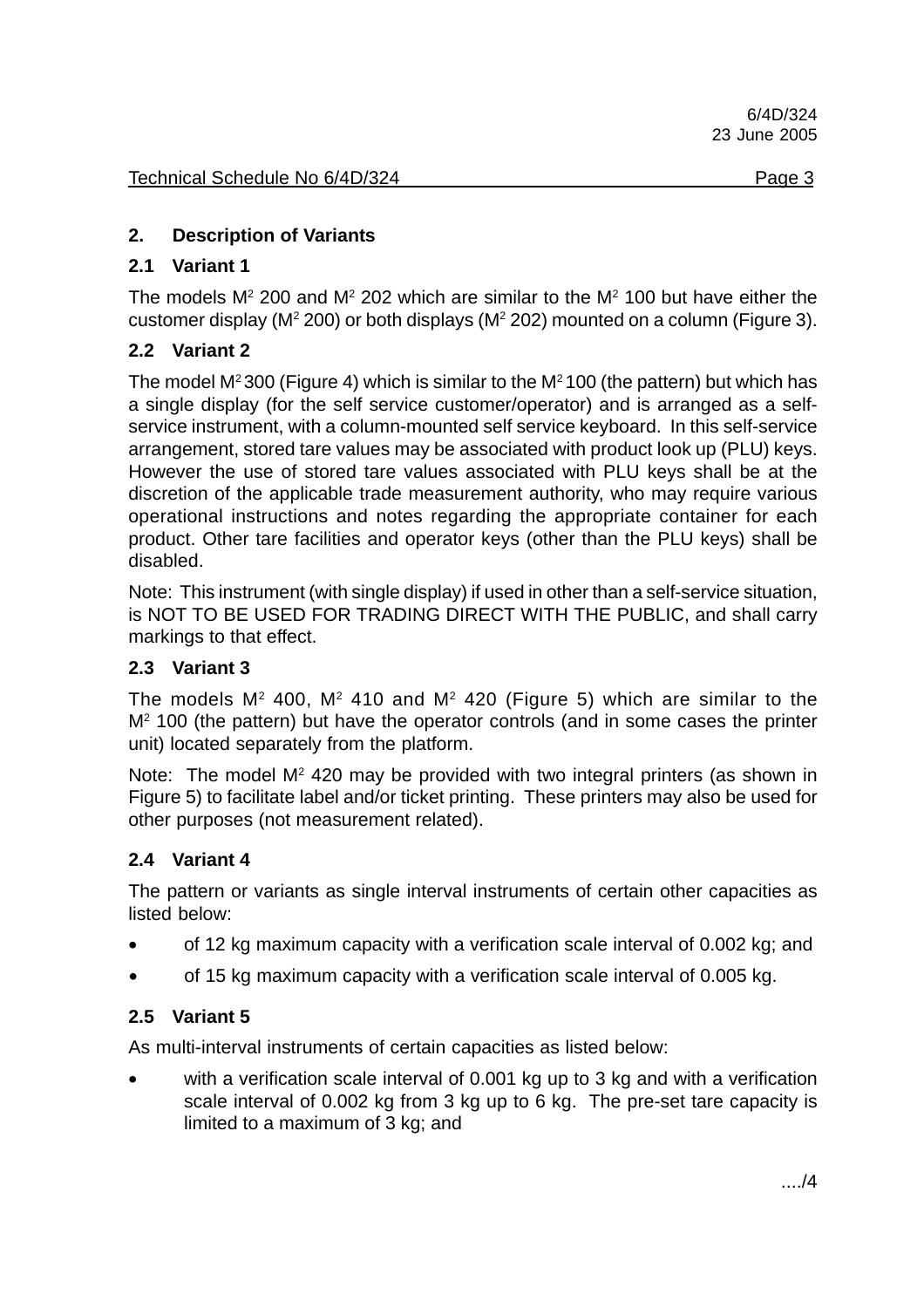#### Technical Schedule No 6/4D/324 **Page 1** Page 4

with a verification scale interval of 0.002 kg up to 6 kg and with a verification scale interval of 0.005 kg from 6 kg up to 15 kg.

The pre-set tare capacity is limited to a maximum of 6 kg.

Instruments are marked with the "Maximum capacity" and with the "Verification scale interval" for both interval ranges, in addition to the other data specified in clause **1.8 Markings**.

#### **2.6 Variant 6**

Any model of the  $M^2$  100,  $M^2$  200 or  $M^2$  400 series approved herein, now fitted with a touch screen on the vendors display for the selection of PLU and function keys as shown in Figure 6.

#### TEST PROCEDURE

Instruments should be tested in accordance with any relevant tests specified in the Uniform Test Procedures.

Maximum Permissible Errors at Verification/Certification

For single interval instruments, the maximum permissible errors for increasing and decreasing loads on initial verification/certification for loads, m, expressed in verification scale intervals, e, are:

- $\pm$  0.5e for loads 0 < m < 500;
- $± 1.0e$  for loads  $500 < m < 2000$ ; and
- $± 1.5e$  for loads 2 000 < m  $\leq$  10 000.

For multi-interval instruments with verification scale intervals of  $e_1$ ,  $e_2$  ..., apply  $e_1$  for zero adjustment, and maximum permissible errors apply  $e_1$ ,  $e_2$ , ..., as applicable for the load.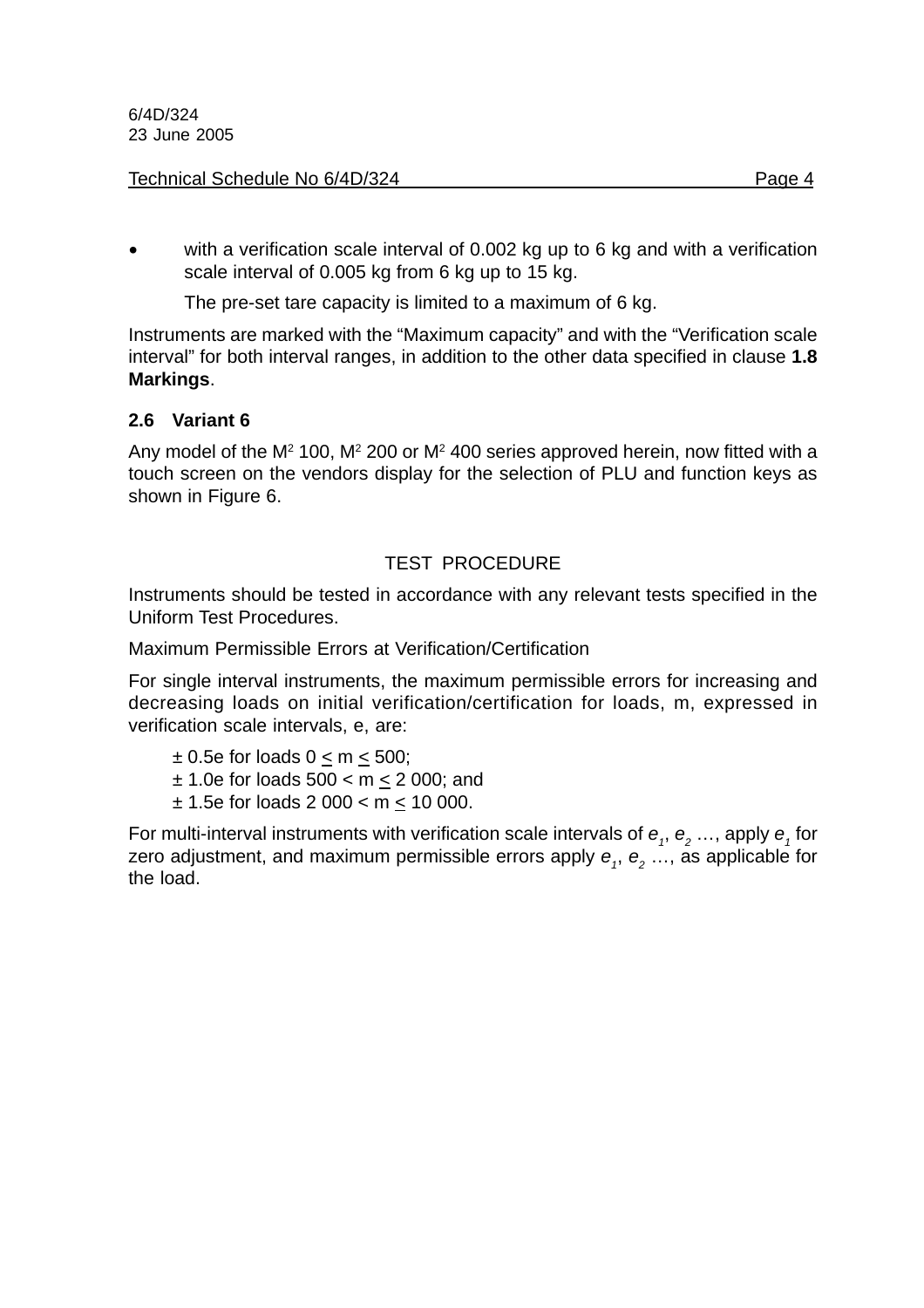#### TECHNICAL SCHEDULE No 6/4D/324

VARIATION No 1

Pattern: Avery Berkel Model M<sup>2</sup> 100 Weighing Instrument

**Submittor:** Avery Weigh-Tronix Ltd Foundry Lane **Smethwick** West Midlands B66 2LP UK

#### **1. Description of Variant 7**

The pattern or variants of 30 kg maximum capacity, these may be either:

- Single interval instruments of 30 kg maximum capacity, with a verification scale interval of 0.005 kg;
- Single interval instruments of 30 kg maximum capacity, with a verification scale interval of 0.010 kg; or
- Multi-interval instruments with a verification scale interval (*e*,) of 0.005 kg up to 15 kg and with a verification scale interval (*e*2) of 0.010 kg from 15 kg up to the maximum capacity of 30 kg. The pre-set tare capacity is limited to a maximum of 15 kg. Instruments are marked with the 'Maximum capacity' and with the 'Verification scale interval' for both interval ranges, in addition to the other data specified in clause **1.8 Markings**.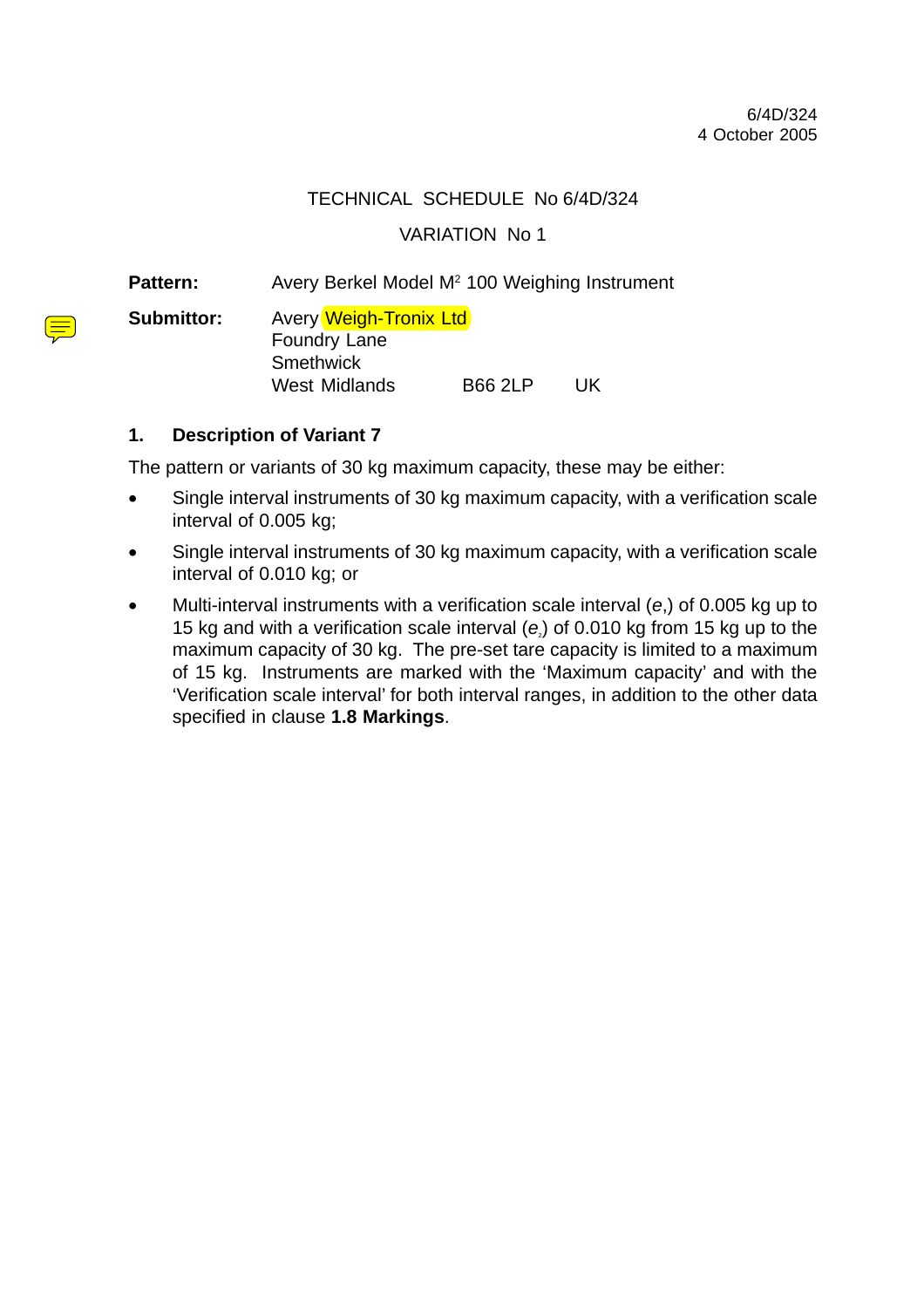#### TECHNICAL SCHEDULE No 6/4D/324

#### VARIATION No 2

| <b>Pattern:</b>   | Avery Berkel Model M <sup>2</sup> 100 Weighing Instrument                                             |  |     |
|-------------------|-------------------------------------------------------------------------------------------------------|--|-----|
| <b>Submittor:</b> | <b>Avery Weigh-Tronix</b><br><b>Foundry Lane</b><br><b>Smethwick, West Midlands</b><br><b>B66 2LP</b> |  | UK. |

#### **1. Description of Variants**

#### **1.1 Variant 8**

An Avery Berkel model  $M^2$  601 self-indicating price-computing weighing instrument which is similar to the model  $M^2$  100 (the pattern) but has the weighing unit separate to the indicator/printer module (Figure 7).

The load receptor has maximum dimensions of 280 mm x 380 mm.

The model  $M^2$  601 may also be incorporated into a model WWS3 wrapping unit (Figure 8).

Instruments are marked 'NOT FOR TRADING DIRECT WITH THE PUBLIC' (or similar wording) unless they are fitted with a customer display.

#### **1.2 Variant 9**

An Avery Berkel model  $M^2$  603 self-indicating price-computing weighing instrument which is similar to the model  $M^2$  601 (variant 8) but which is incorporated into various wrapping units (Figure 9).

The load receptors of the resulting instruments shall have maximum dimensions of 280 mm x 380 mm.

Instruments shall be non-automatic weighing instruments with labels applied manually, although the wrapping operations may be automatic.

Note that the maximum weight of packages that can be wrapped may be less than the maximum weighing capacity.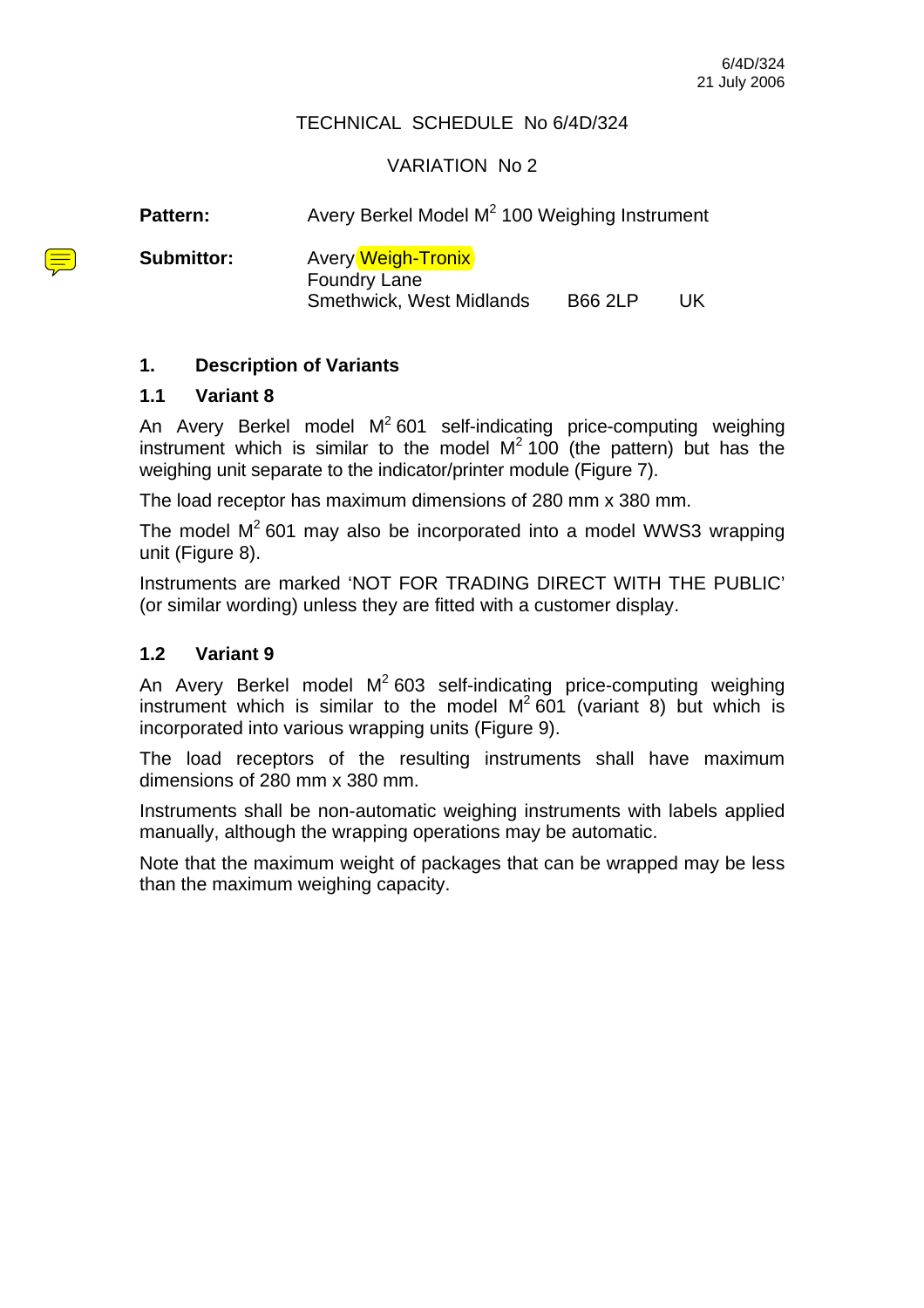### FIGURE 6/4D/324 – 1



| <b>Kvery Berkel</b> |            | Max 6 kg<br>06/05/05 10:13 | Min $20g$ e=1 $g$ |               | $\times 00$      |
|---------------------|------------|----------------------------|-------------------|---------------|------------------|
| Net                 | 0.496×9    |                            |                   | \$24.56 ⁄ /⊵  |                  |
| Tare                | $0.020$ kg |                            |                   | $$12.18$ $\%$ |                  |
| MINCE               |            |                            |                   |               | PLU <sub>1</sub> |

Avery Berkel Model M<sup>2</sup> 100 Weighing Instrument and Typical Display Layout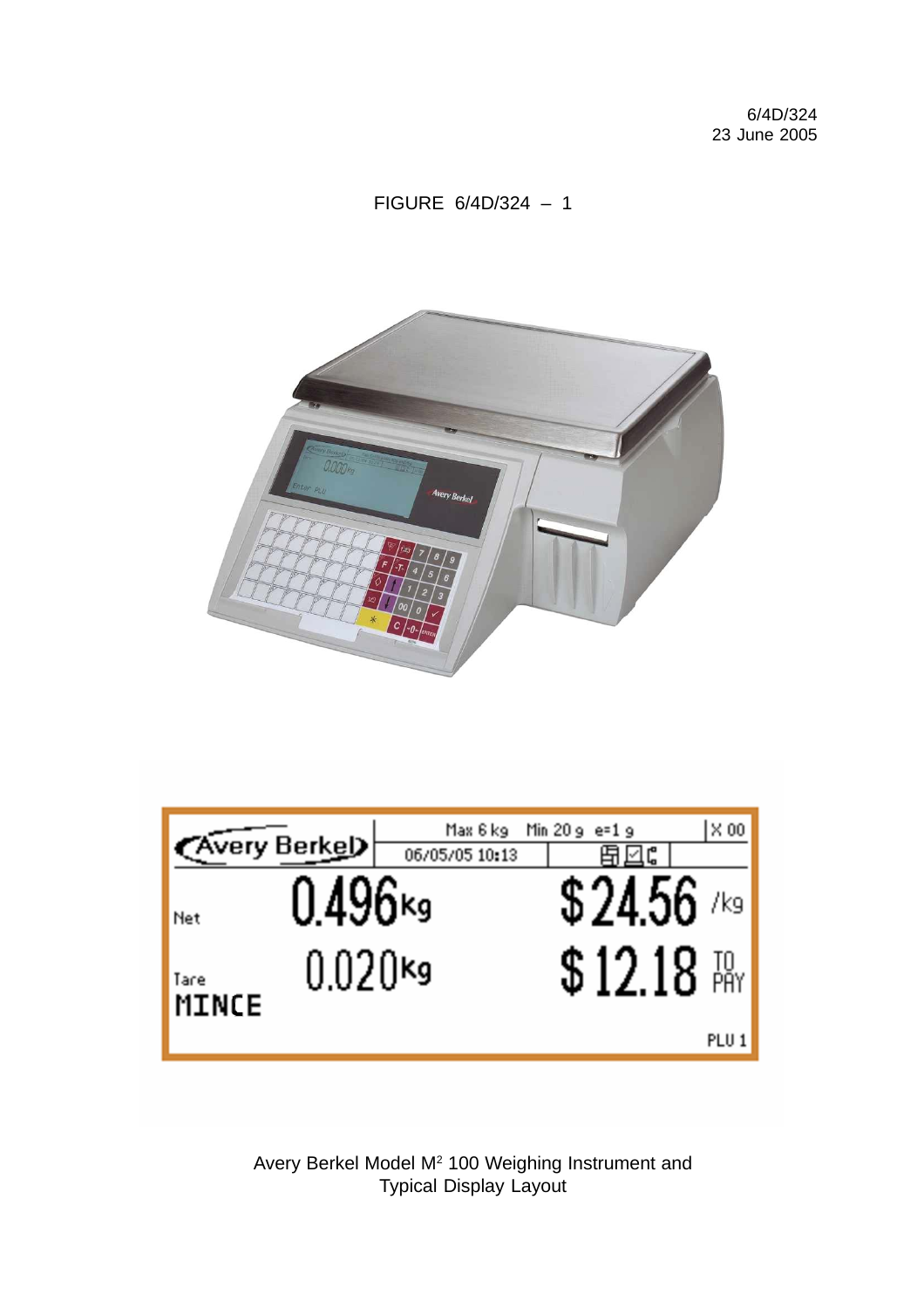#### FIGURE 6/4D/324 – 2



Sealing of Calibration Access Hole – Beneath Instrument



Sealing of Calibration Access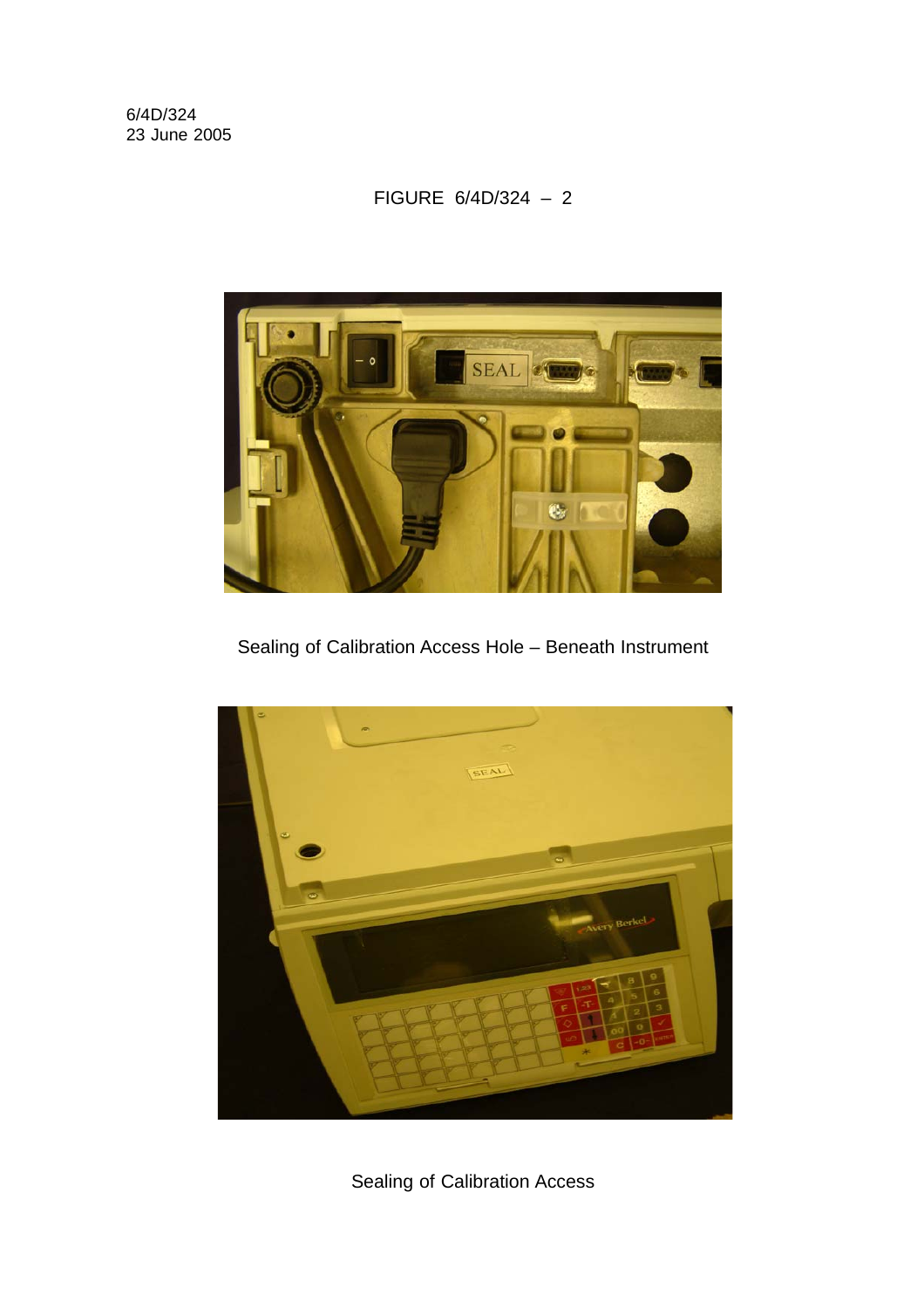### FIGURE 6/4D/324 – 3



Avery Berkel Model M<sup>2</sup> 200



Avery Berkel Model M<sup>2</sup> 202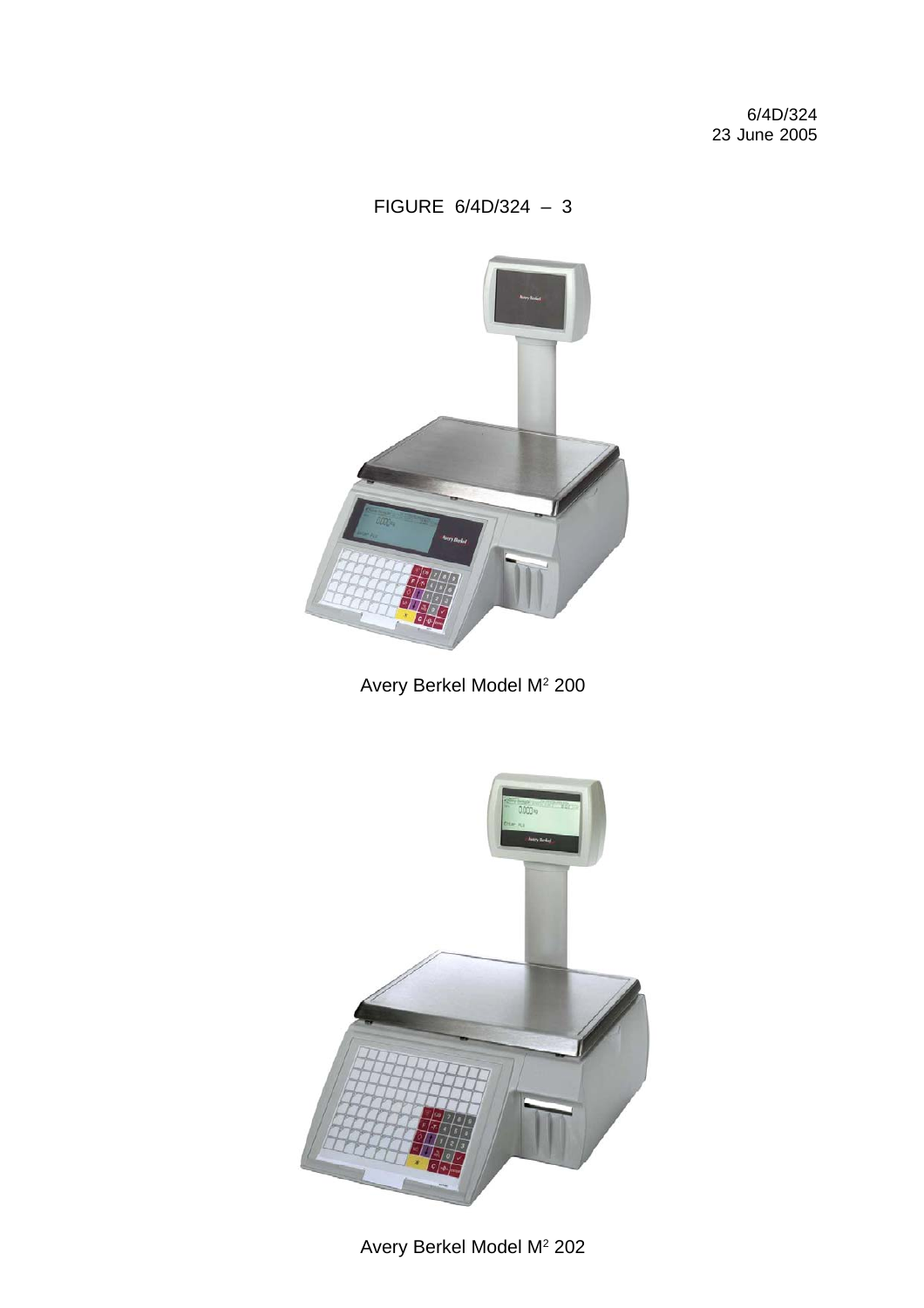FIGURE 6/4D/324 – 4



Avery Berkel Model M<sup>2</sup> 300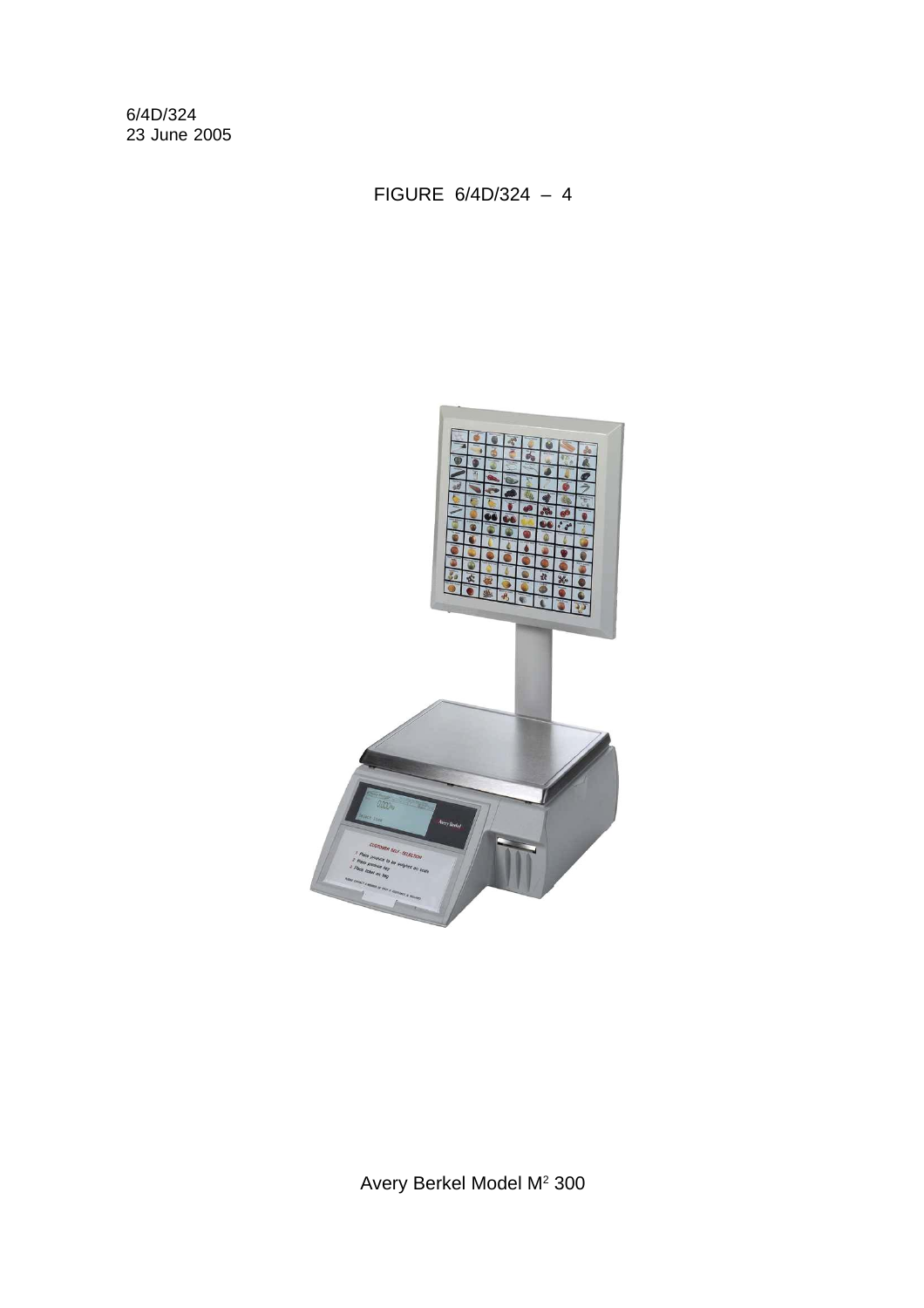FIGURE 6/4D/324 – 5





Avery Berkel Model M<sup>2</sup> 400 **Avery Berkel Model M<sup>2</sup> 410** 



Avery Berkel Model M<sup>2</sup> 420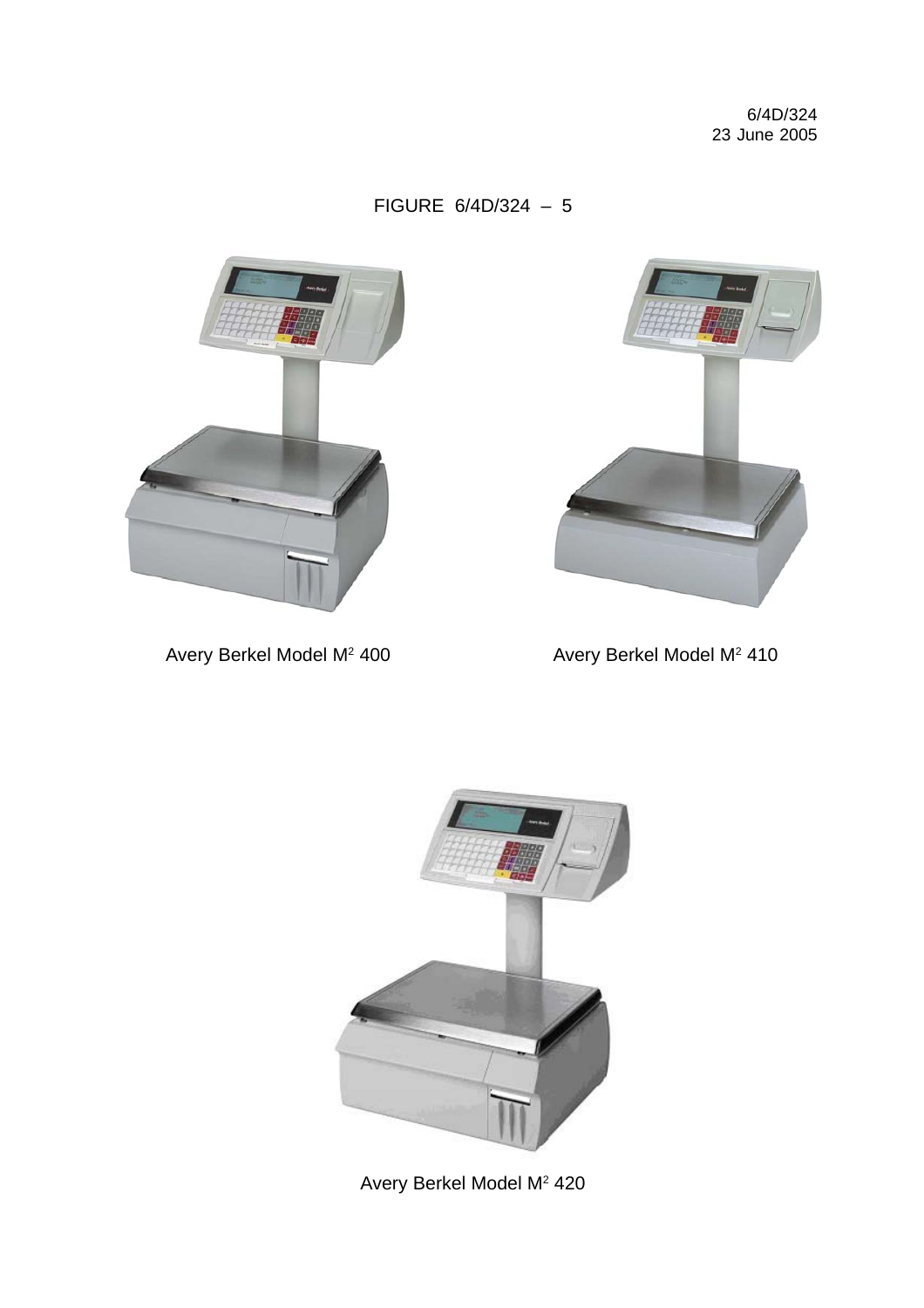FIGURE 6/4D/324 – 6



Avery Berkel Touch Screen Keyboard/Vendors Display – Typical PLU Screen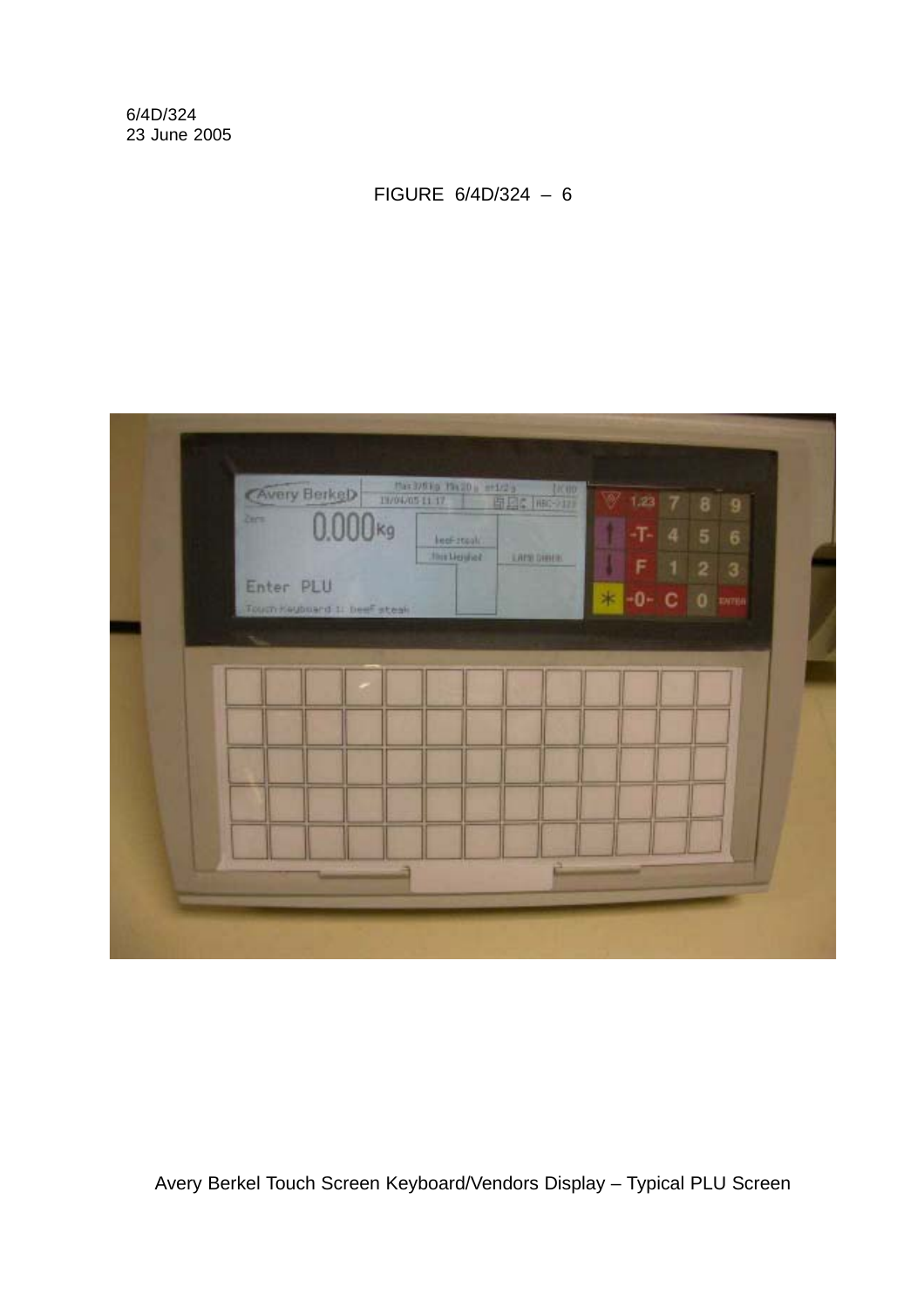## FIGURE 6/4D/324 – 7

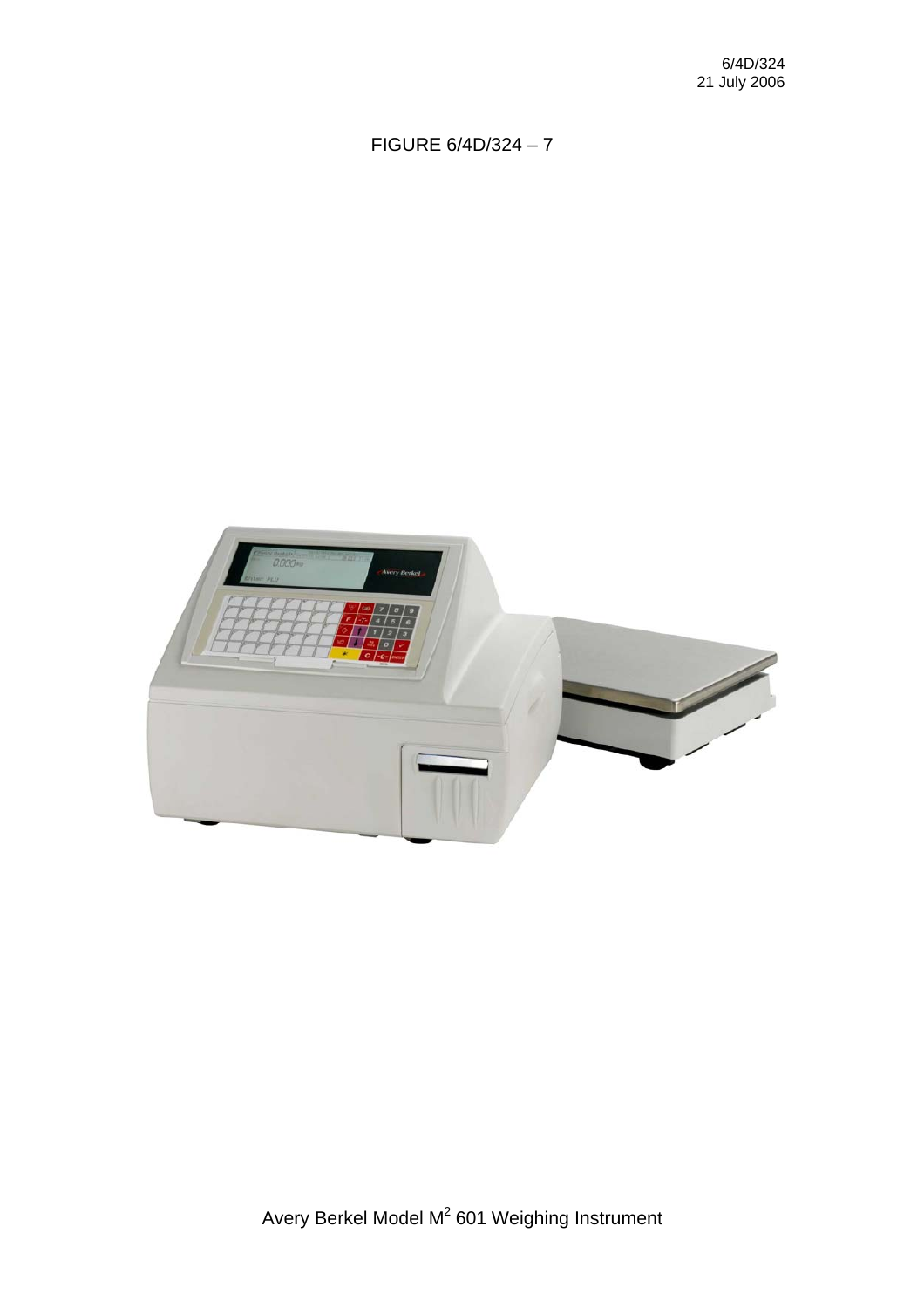#### FIGURE 6/4D/324 – 8